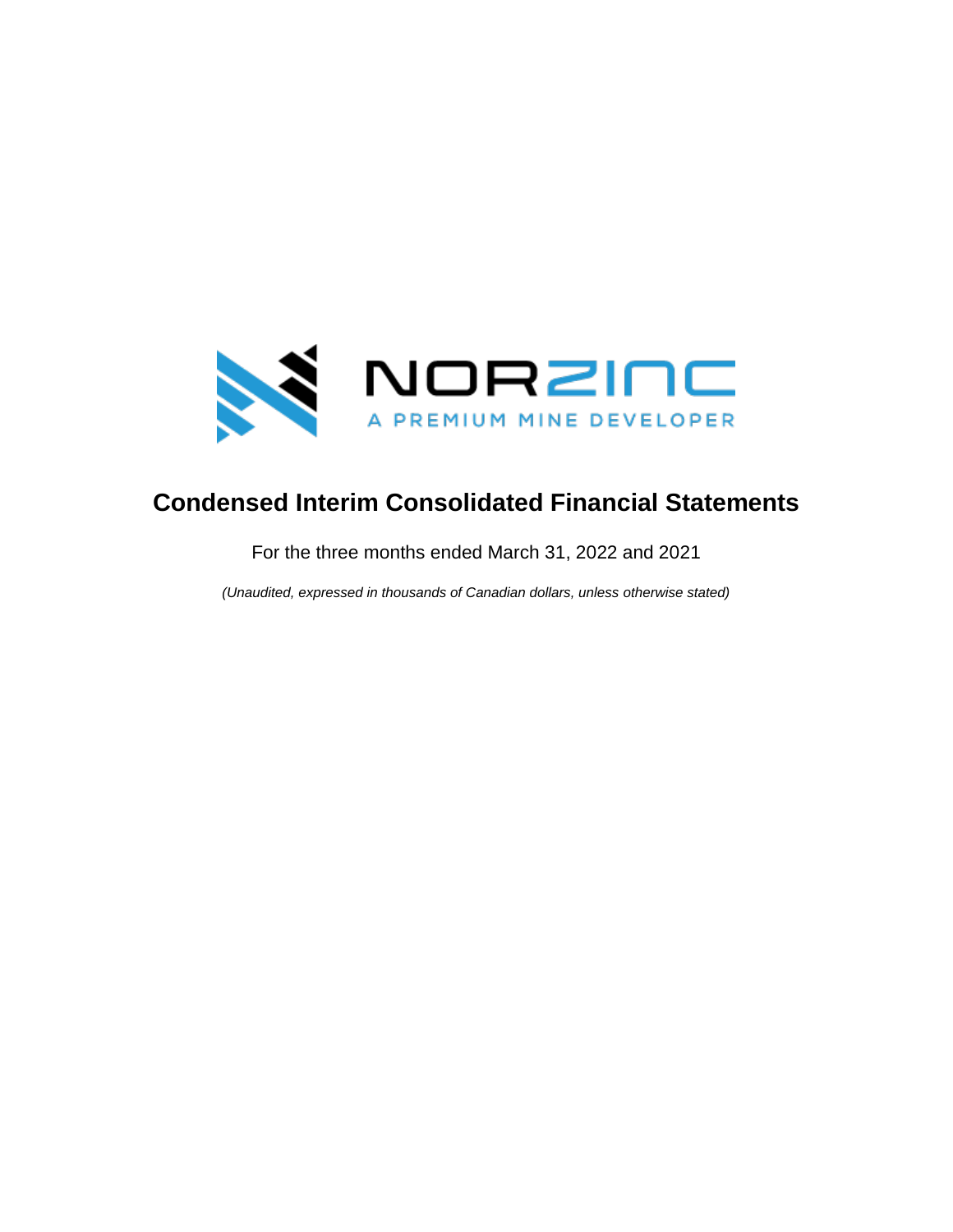# **NorZinc Ltd. Condensed Interim Consolidated Statements of Financial Position**

(Unaudited, expressed in thousands of Canadian dollars, unless otherwise stated)

|                                                     | As at March 31, 2022 | As at December 31, 2021 |
|-----------------------------------------------------|----------------------|-------------------------|
| <b>ASSETS</b>                                       |                      |                         |
| Current                                             |                      |                         |
|                                                     | \$                   | \$                      |
| Cash and cash equivalents<br>Short-term investments | 1,456<br>52          | 3,836<br>52             |
| Marketable securities (Note 4)                      | 1,445                | 1,581                   |
|                                                     | 404                  | 626                     |
| Other receivables and prepaid expenses              |                      |                         |
| <b>Total Current Assets</b>                         | 3,357                | 6,095                   |
| Restricted cash (Note 3)                            | 2,408                | 2,508                   |
| Property, plant and equipment                       | 776                  | 767                     |
| Right-of-use assets (Note 5a)                       | 31                   | 47                      |
| Exploration and evaluation assets (Note 6)          |                      | 186                     |
|                                                     |                      |                         |
| <b>Total Assets</b>                                 | \$<br>6,572          | \$<br>9,603             |
|                                                     |                      |                         |
| <b>LIABILITIES</b>                                  |                      |                         |
| Current                                             |                      |                         |
| Accounts payable                                    | \$<br>1,273          | \$<br>1,961             |
| Accrued and other liabilities (Note 10c)            | 673                  | 943                     |
| Current portion of lease obligation (Note 5b)       | 28                   | 43                      |
|                                                     |                      |                         |
| <b>Total Current Liabilities</b>                    | 1,974                | 2,947                   |
|                                                     |                      |                         |
| Lease obligation (Note 5b)                          | 3                    | 4                       |
| Other liabilities (Note 10c)                        | 33                   | 134                     |
| Decommissioning provision                           | 1,787                | 2,112                   |
|                                                     |                      |                         |
| <b>Total Liabilities</b>                            | 3,797                | 5,197                   |
|                                                     |                      |                         |
| <b>SHAREHOLDERS' EQUITY</b>                         |                      |                         |
| Share capital (Note 7)                              | 156,178              | 155,886                 |
| Reserves (Note 8)                                   | 19,818               | 19,847                  |
| Deficit                                             | (173, 221)           | (171, 327)              |
| <b>Total Shareholders' Equity</b>                   | 2,775                | 4,406                   |
|                                                     |                      |                         |
|                                                     |                      |                         |
| <b>Total Liabilities and Shareholders' Equity</b>   | \$<br>6,572          | \$<br>9,603             |
|                                                     |                      |                         |

Nature of Operations and Going Concern (Note 1) Commitments and contingencies (Note 10)

**Approved by the Board of Directors:**

*"Rohan Hazelton" "Shelley Brown"*

Director Director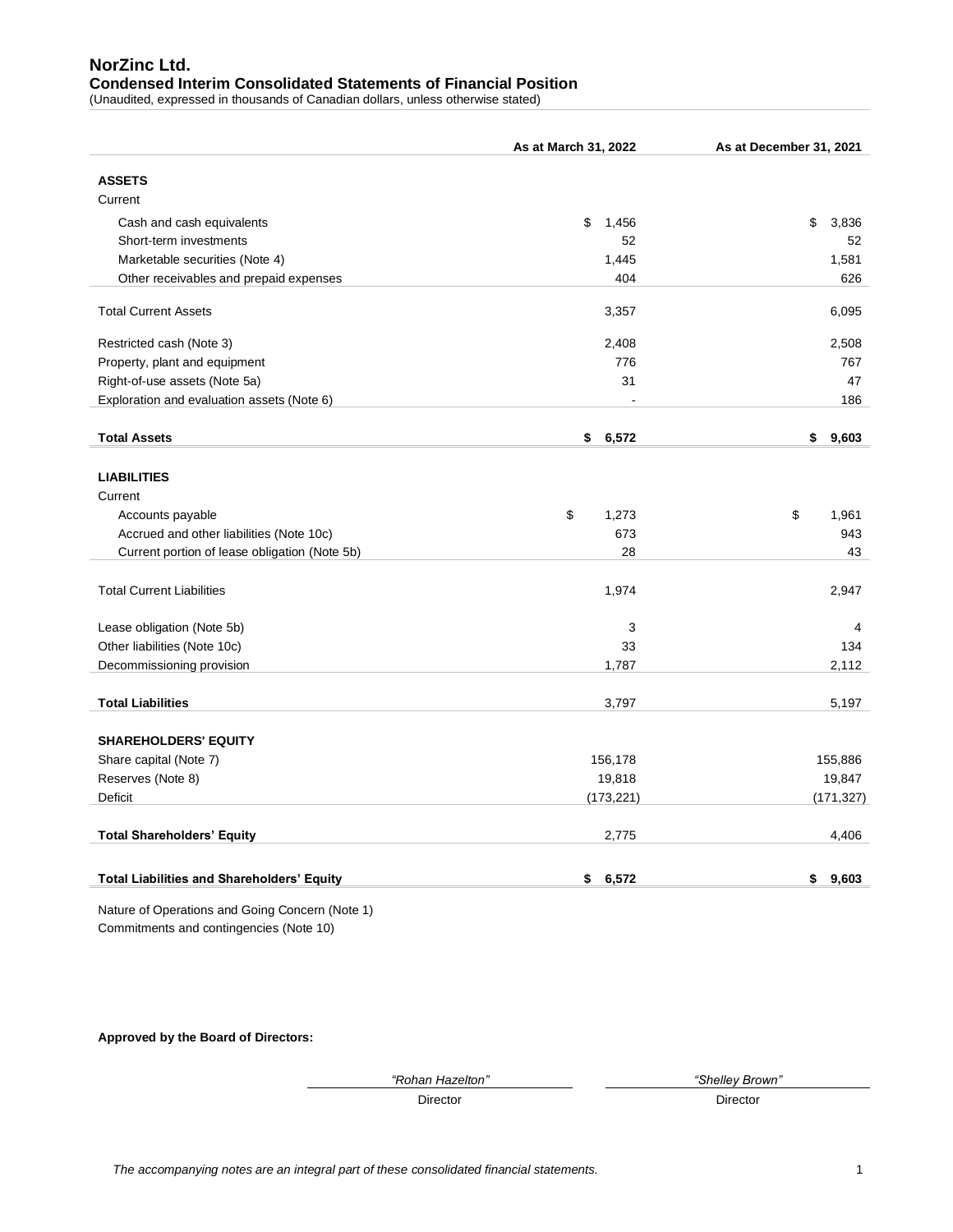|                                                 | Three months ended March 31, |              |  |  |
|-------------------------------------------------|------------------------------|--------------|--|--|
|                                                 | 2022                         | 2021         |  |  |
| <b>Expenses</b>                                 |                              |              |  |  |
| Depreciation                                    | 16                           | 18           |  |  |
| Exploration and evaluation (Note 9)             | 752                          | 771          |  |  |
| Listing and regulatory                          | 10                           | 25           |  |  |
| Management and directors                        | 300                          | 256          |  |  |
| Office and general                              | 81                           | 113          |  |  |
| Professional                                    | 352                          | 155          |  |  |
| Shareholder and investor communications         | 76                           | 26           |  |  |
| Share-based compensation (Note 8)               | 303                          | 342          |  |  |
|                                                 | 1,890                        | 1,706        |  |  |
| Other income (expense)                          |                              |              |  |  |
| Foreign exchange gain / (loss)                  | (5)                          |              |  |  |
| Finance costs                                   | (11)                         | (3)          |  |  |
| Gain / (loss) on marketable securities (Note 4) | (136)                        |              |  |  |
| Change in decommissioning provision             | 148                          | 58           |  |  |
|                                                 | (4)                          | 55           |  |  |
| Net loss and comprehensive loss for the year    | \$(1,894)                    | \$(1,651)    |  |  |
|                                                 |                              |              |  |  |
| Net loss per share - basic and diluted          | (0.00)<br>\$                 | (0.00)<br>\$ |  |  |
| Weighted average number of shares outstanding   |                              |              |  |  |
| Basic and diluted                               | 755,514,853                  | 557,556,329  |  |  |
|                                                 |                              |              |  |  |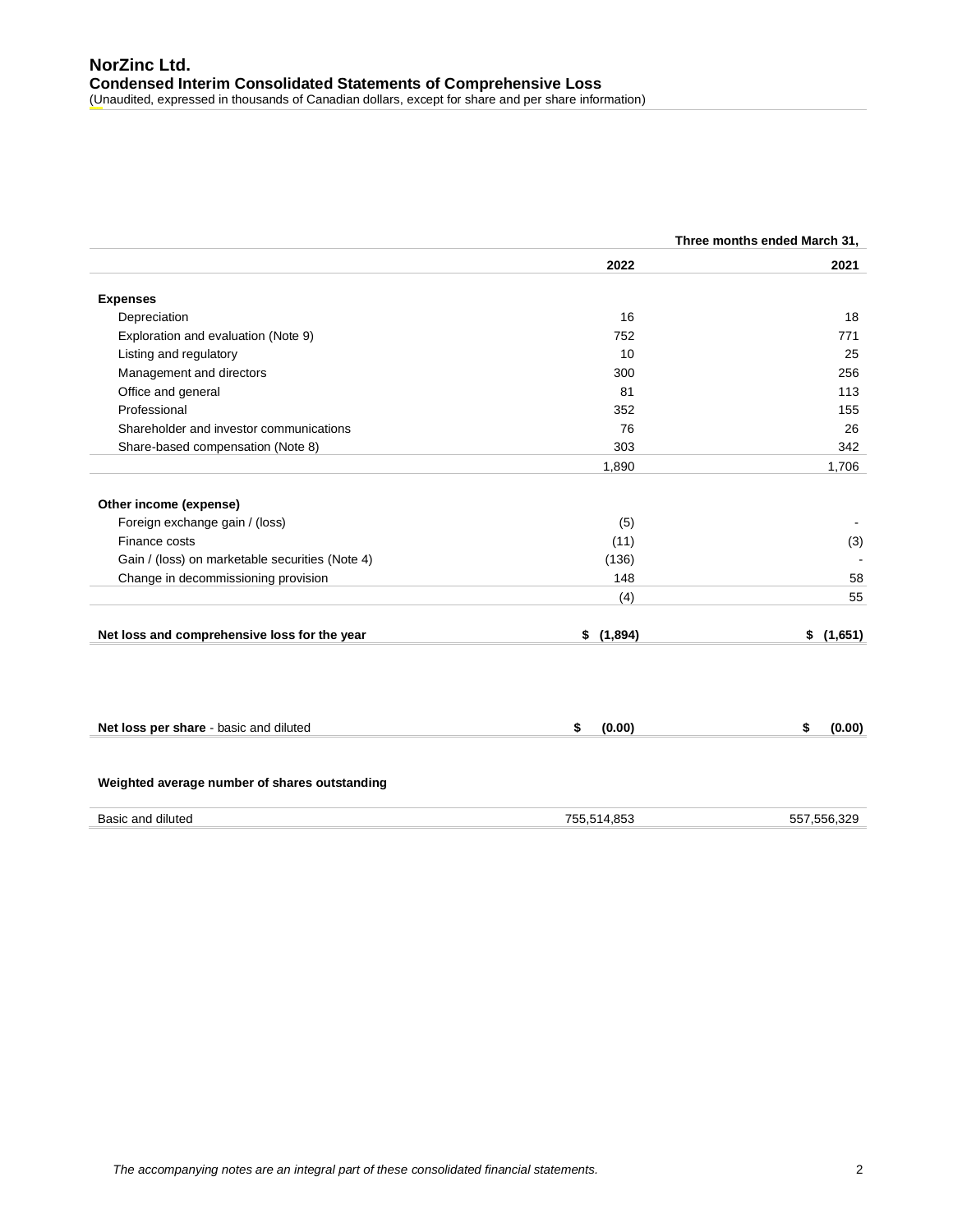# **NorZinc Ltd. Condensed Interim Consolidated Statements of Cash Flows**

(Unaudited, expressed in thousands of Canadian dollars, unless otherwise stated)

|                                                      | Three months ended March 31, |                |  |  |
|------------------------------------------------------|------------------------------|----------------|--|--|
|                                                      | 2022                         | 2021           |  |  |
| <b>Operating Activities</b>                          |                              |                |  |  |
| Net loss for the year                                | \$<br>(1,894)                | \$<br>(1,651)  |  |  |
| Adjustments for items not involving cash:            |                              |                |  |  |
| Depreciation expense                                 | 31                           | 26             |  |  |
| Finance costs                                        | 11                           | 1              |  |  |
| Change in decommissioning provision                  | (148)                        | (58)           |  |  |
| Share-based compensation (Note 8)                    | 303                          | 342            |  |  |
| Loss (gain) on marketable securities (Note 4)        | 136                          |                |  |  |
| Change in non-cash working capital items:            |                              |                |  |  |
| Other receivables and prepaid expenses               | 222                          | (4)            |  |  |
| Accounts payable and accrued liabilities             | (1,060)                      | (1, 116)       |  |  |
|                                                      | (2, 399)                     | (2,460)        |  |  |
| <b>Financing Activities</b>                          |                              |                |  |  |
| Payment of lease obligations                         | (17)                         | (23)           |  |  |
| Tax remittance on exercise of RSUs and DSUs (Note 7) | (40)                         | (80)           |  |  |
|                                                      | (57)                         | (103)          |  |  |
| <b>Investing Activities</b>                          |                              |                |  |  |
| Purchase of equipment                                | (24)                         |                |  |  |
| Refund of reclamation security deposits              | 100                          |                |  |  |
|                                                      | 76                           |                |  |  |
|                                                      |                              |                |  |  |
| Net change in cash and cash equivalents              | \$<br>(2, 380)               | \$<br>(2, 563) |  |  |
|                                                      |                              |                |  |  |
| Cash and cash equivalents, beginning of year         | \$<br>3,836                  | \$<br>5,286    |  |  |
| Net change in cash and cash equivalents              | (2,380)                      | (2, 563)       |  |  |
|                                                      |                              |                |  |  |
| Cash and cash equivalents, end of year               | \$<br>1,456                  | \$<br>2,723    |  |  |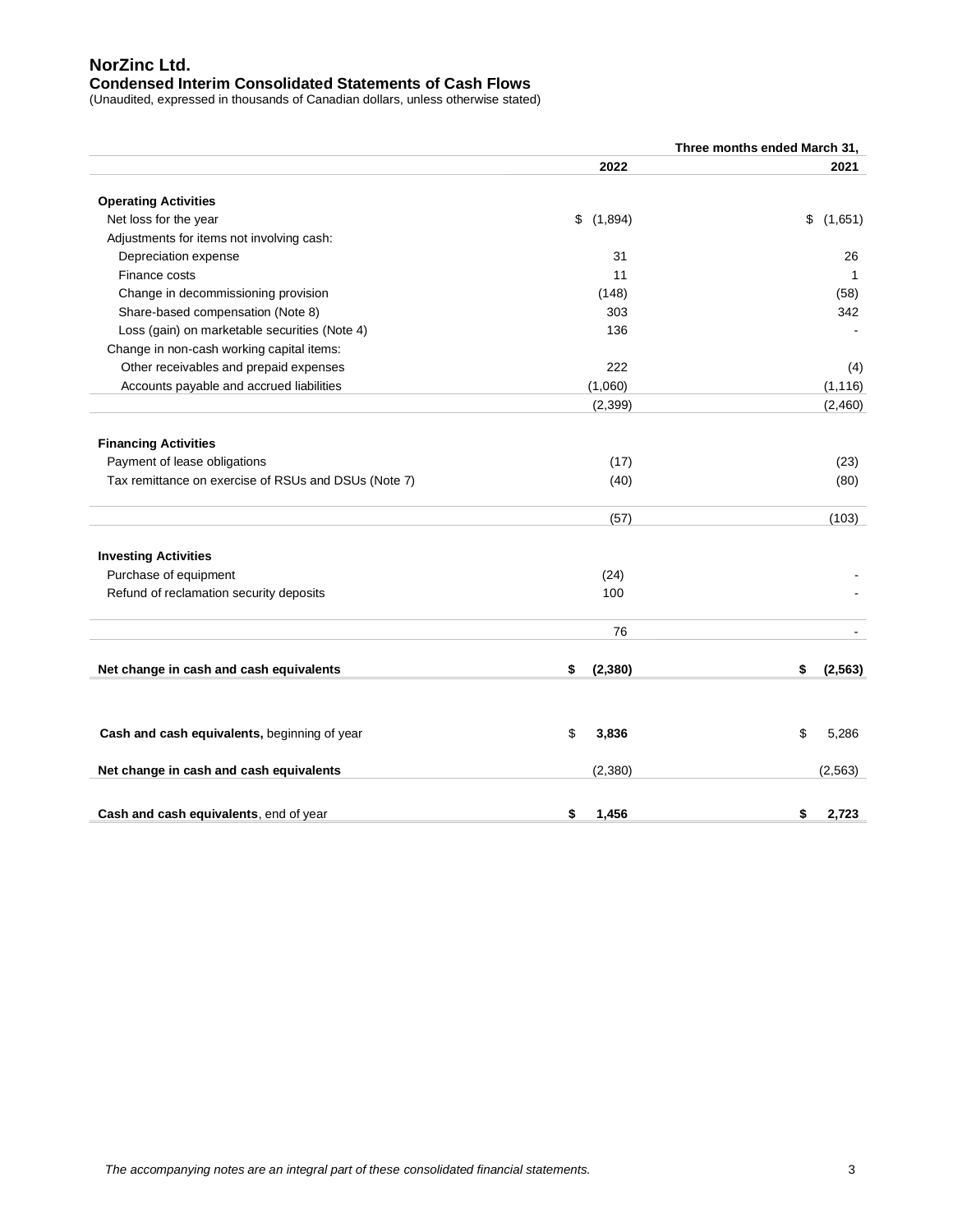# **NorZinc Ltd. Condensed Interim Consolidated Statements of Changes in Shareholders' Equity**

(Unaudited, expressed in thousands of Canadian dollars, except for share information)

|                                               |             | <b>Share Capital</b><br><b>Number</b><br>Amount |           |                 |        |                |             |
|-----------------------------------------------|-------------|-------------------------------------------------|-----------|-----------------|--------|----------------|-------------|
|                                               |             |                                                 |           | <b>Reserves</b> |        | <b>Deficit</b> | Total       |
| Balance, December 31, 2020                    | 555,829,341 | s.                                              | 147,210   | S.              | 17,150 | \$(158,605)    | \$<br>5,755 |
| Redemption of restricted share units          | 3,574,463   |                                                 | 305       |                 | (385)  |                | (80)        |
| Share-based compensation                      |             |                                                 |           |                 | 342    |                | 342         |
| Net loss for the period                       |             |                                                 |           |                 | ٠      | (1,651)        | (1,651)     |
| Balance, March 31, 2021                       | 559,403,804 |                                                 | \$147,515 | s.              | 17,107 | \$(160, 256)   | \$<br>4,366 |
| Redemption of restricted share units          |             |                                                 |           |                 |        |                |             |
| Share-based compensation                      |             |                                                 |           |                 | 534    |                | 534         |
| Issuance of shares, net of cost               | 194,489,986 |                                                 | 8,371     |                 | 2,206  |                | 10,577      |
| Net loss for the period                       |             |                                                 |           |                 | ٠      | (11, 071)      | (11, 071)   |
| Balance, December 31, 2021                    | 753,893,790 | s.                                              | 155,886   | S               | 19,847 | \$(171,327)    | \$<br>4,406 |
| Redemption of restricted share units (Note 7) | 3,422,020   |                                                 | 292       |                 | (332)  |                | (40)        |
| Share-based compensation (Note 8)             |             |                                                 |           |                 | 303    |                | 303         |
| Net loss for the period                       |             |                                                 |           |                 | -      | (1,894)        | (1,894)     |
| Balance, March 31, 2022                       | 757,315,810 | S.                                              | 156,178   | \$              | 19,818 | \$(173,221)    | \$<br>2,775 |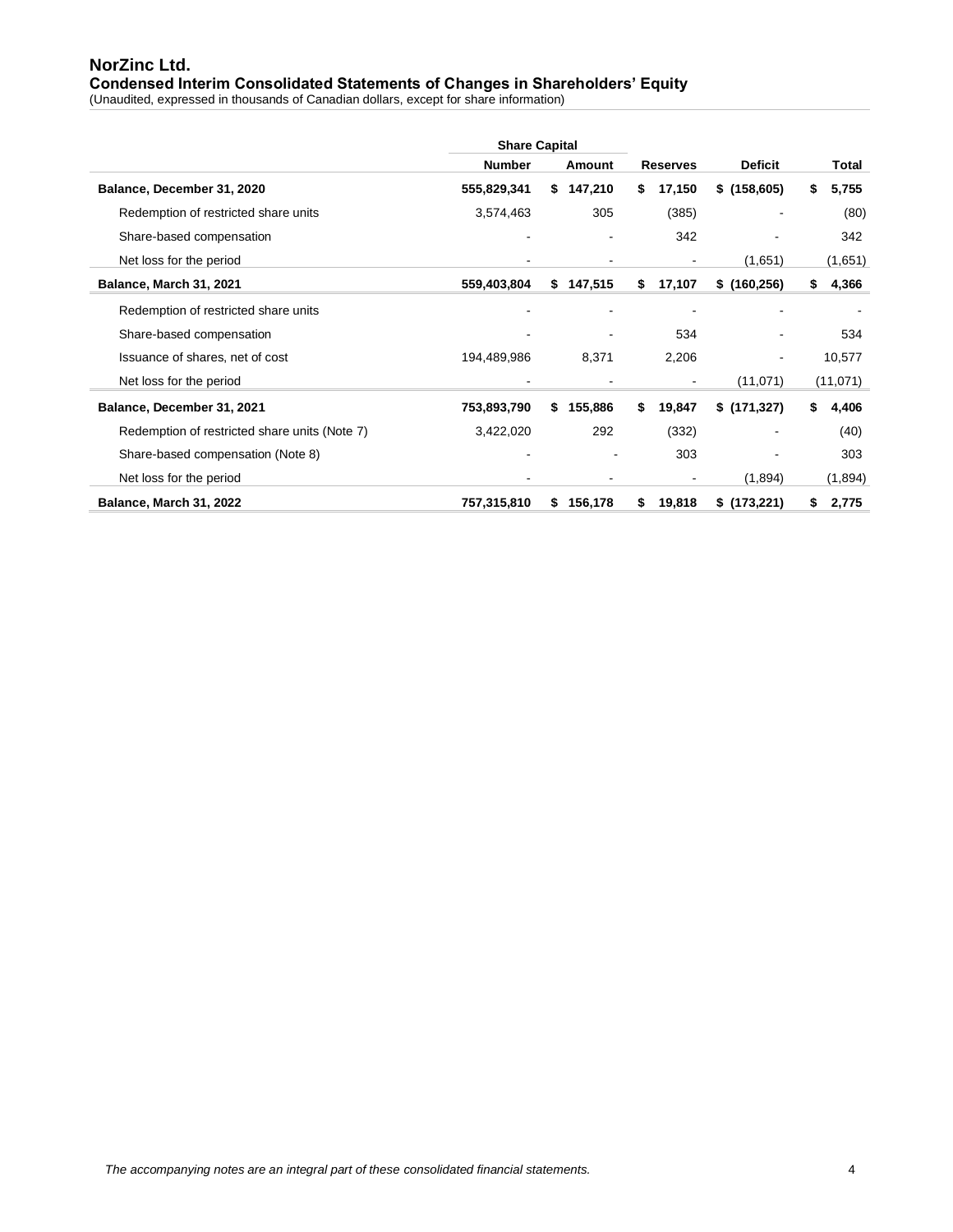# **NorZinc Ltd. Notes to the Condensed Interim Consolidated Financial Statements** For the three months ended March 31, 2022 and 2021

(Unaudited, tabular amounts expressed in thousands of Canadian dollars, except for shares, price per share and per share amounts)

#### **1. Nature of Operations and Going Concern**

NorZinc Ltd. (the "Company" or "NorZinc") is incorporated under the laws of the Province of British Columbia, Canada, and its principal business activity is the exploration and development of natural resource properties. The address of the Company's registered office is Suite 1875, 701 West Georgia Street, PO Box 10166, Vancouver, British Columbia, Canada, V7Y 1C6. The Company currently exists under the *Business Corporations Act* (British Columbia) and its common shares are listed on the Toronto Stock Exchange ("TSX") under the symbol "NZC" and on the OTCQB under the symbol "NORZF".

The Company is primarily engaged in the exploration and development of its mineral properties. The Company is considered to be in the exploration and development stage given that its mineral properties are not yet in production and, to date, have not generated any significant revenues. Continuing operations are dependent on the existence of economically recoverable reserves, obtaining and maintaining the necessary permits to operate a mine, and obtaining the financing to complete development and achieve future profitable production.

These condensed interim consolidated financial statements have been prepared on the basis of accounting principles applicable to a going concern which assumes that the Company will realize its assets and discharge its liabilities in the normal course of business. There are however material uncertainties that cast significant doubt upon the Company's ability to continue as a going concern which are discussed below.

The Company has a history of losses with no operating revenue other than interest income and has working capital of \$1,383 as at March 31, 2022 (December 31, 2021 – \$3,148). Working capital is calculated as current assets less current liabilities. The ability of the Company to carry out its planned business objectives and meet its short-term working capital needs is dependent on its ability to raise adequate financing from lenders, shareholders and other investors.

Additional financing will be required to continue the development of the Prairie Creek Project and to put the Prairie Creek Mine into production. There is no assurance that such financing will be available on a timely basis or on acceptable terms. If the Company is unable to obtain adequate additional financing, the Company will be required to curtail operations, exploration and development activities. The Company is currently evaluating various opportunities and seeking additional sources of financing. These conditions indicate the existence of material uncertainties which cast significant doubt about the Company's ability to continue as a going concern. These condensed interim consolidated financial statements do not give effect to any adjustments, which could be material, and which would be necessary should the Company be unable to continue as a going concern and, therefore, be required to realize its assets and discharge its liabilities in other than the normal course of business and at amounts different than those reflected in the condensed interim consolidated financial statements.

Since March 2020, several measures have been implemented in Canada and the rest of the world in response to the ongoing impact from novel coronavirus (COVID-19). The Company continues to operate our business at this time but has incurred scheduling delays with the 2020 and 2021 exploration programs which were significantly impacted by COVID-19. While the impact of COVID-19 is expected to be temporary, the current circumstances are dynamic and the impacts of COVID-19 on our business operations cannot be reasonably estimated at this time and we anticipate this could have an adverse impact on our business, results of operations, financial position and cash flows in 2022.

#### **2. Significant Accounting Policies**

#### *(a) Statement of Compliance*

These unaudited condensed interim consolidated financial statements have been prepared in accordance with International Accounting Standard 34, Interim Financial Reporting using accounting policies consistent with International Financial Reporting Standards ("IFRS") as issued by the International Accounting Standards Board and were approved and authorized for issue by the Board of Directors on May 3, 2022. These unaudited condensed interim consolidated financial statements do not include all of the information required for full annual consolidated financial statements and should be read in conjunction with the Company's audited annual consolidated financial statements for the year ended December 31, 2021 prepared in accordance with IFRS.

#### *(b) Basis of Preparation and Consolidation*

These unaudited condensed interim consolidated financial statements have been prepared on a historical cost basis except for financial instruments classified as fair value through profit or loss which are stated at their fair value. These unaudited condensed interim consolidated financial statements have been prepared using the significant accounting policies and methods of computation consistent with those applied in the Company's audited December 31, 2021 annual consolidated financial statements, which are available on [www.sedar.com.](http://www.sedar.com/) A number of new standards, and amendments to standards and interpretations, are not yet effective for the quarter ended March 31, 2022, and have not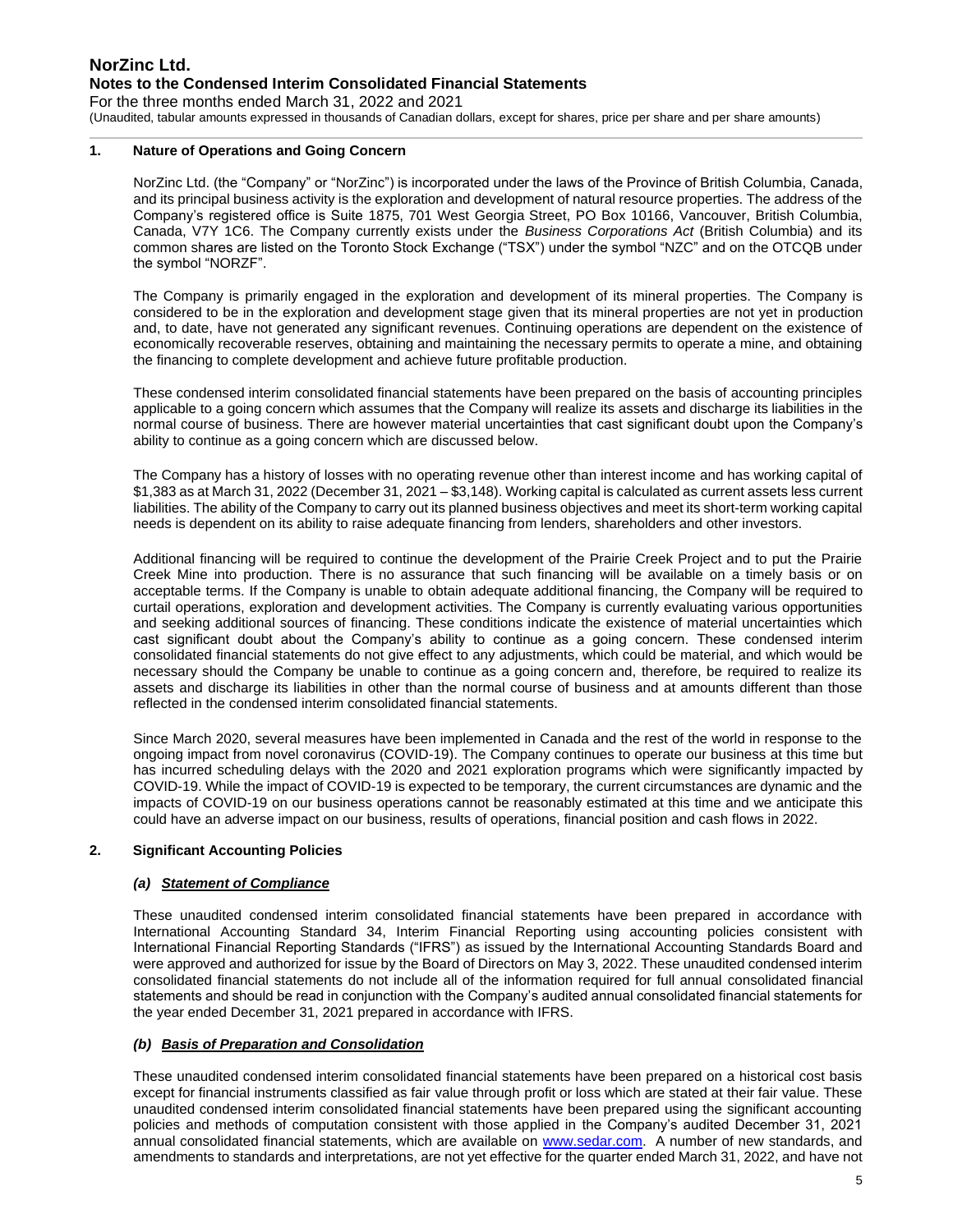#### **Notes to the Condensed Interim Consolidated Financial Statements**

For the three months ended March 31, 2022 and 2021

(Unaudited, tabular amounts expressed in thousands of Canadian dollars, except for shares, price per share and per share amounts)

been applied in preparing these financial statements. None of these are expected to have a significant effect on future financial statements.

Amendments to IAS 16 – Property, Plant and Equipment: Proceeds before Intended Use

In May 2020, the IASB issued amendments to IAS 16, Property, Plant and Equipment (IAS 16). The amendments prohibit a company from deducting from the cost of property, plant and equipment amounts received from selling items produced while the company is preparing the asset for its intended use. Instead, a company will recognize such sales proceeds and related costs in profit (loss). An entity is required to apply these amendments for annual reporting periods beginning on or after January 1, 2022. The amendments are applied retrospectively only to items of property, plant and equipment that are available for use after the beginning of the earliest period presented in the financial statements in which the entity first applies the amendments.

We have determined that this amendment does not have an effect on our financial statements at the date of adoption or for the quarter ended March 31, 2022.

These unaudited condensed interim consolidated financial statements are presented in the Company's, and its subsidiaries, functional currency of Canadian dollars.

These unaudited condensed interim consolidated financial statements include the accounts of NorZinc Ltd. and its wholly-owned subsidiaries Canadian Zinc Corporation and NorZinc-Newfoundland Ltd., collectively the Company. Subsidiaries are consolidated from the date of acquisition, being the date on which the Company obtains control, and continue to be consolidated until the date when such control ceases. The financial statements of the subsidiaries are prepared for the same reporting period as the parent company, using consistent accounting policies. All intra-group balances, transactions, unrealized gains and losses resulting from intra-group transactions and dividends are eliminated in full upon consolidation.

#### *(c) Significant Accounting Judgments, Estimates and Assumptions*

The preparation of condensed interim consolidated financial statements in conformity with IFRS requires management to make judgments, estimates and assumptions that affect the application of policies and reported amounts of assets and liabilities at the reporting date and the reported amounts of income and expenses during the reporting period. The significant judgements, estimates and assumptions made by management in applying the Company's accounting policies are the same as those applied in the Company's audited December 31, 2021 annual consolidated financial statements. Actual results may differ from these estimates.

### **3. Restricted Cash**

As at March 31, 2022, restricted cash comprised of reclamation security deposits totaling \$2,408 (December 31, 2021 – \$2,508) held by government agencies as financial assurance in respect of certain reclamation obligations at the Prairie Creek Property.

### **4. Marketable Securities**

On November 15, 2021, the Company completed the sale of its Newfoundland mineral properties to Canterra Minerals Corporation ("Canterra"), being the South Tally Pond / Lemarchant Project, the Tulks South Project, the Long Lake Project and the Victoria Mine (collectively, the "Assets"). In accordance with the terms of the asset purchase agreement, NorZinc sold 100% of the Assets to Canterra in exchange for \$250 in cash and 6,625,000 common shares of Canterra (the "Canterra Shares"). The Canterra Shares have been recorded as marketable securities (current assets) and are subject to certain contractual lock-up requirements. 3,000,000 Canterra Shares may not be transferred until May 15, 2022 and the remaining 3,625,000 Canterra Shares may not be transferred until November 15, 2022.

During the three months ended March 31, 2022, the Company recognized an \$136 unrealized loss on marketable securities related to the Canterra Shares. As at March 31, 2022, the fair value of the Canterra Shares is \$1,445 (December 31, 2021 – \$1,581).

#### **5. Leases**

# *(a) Right-of-Use Assets*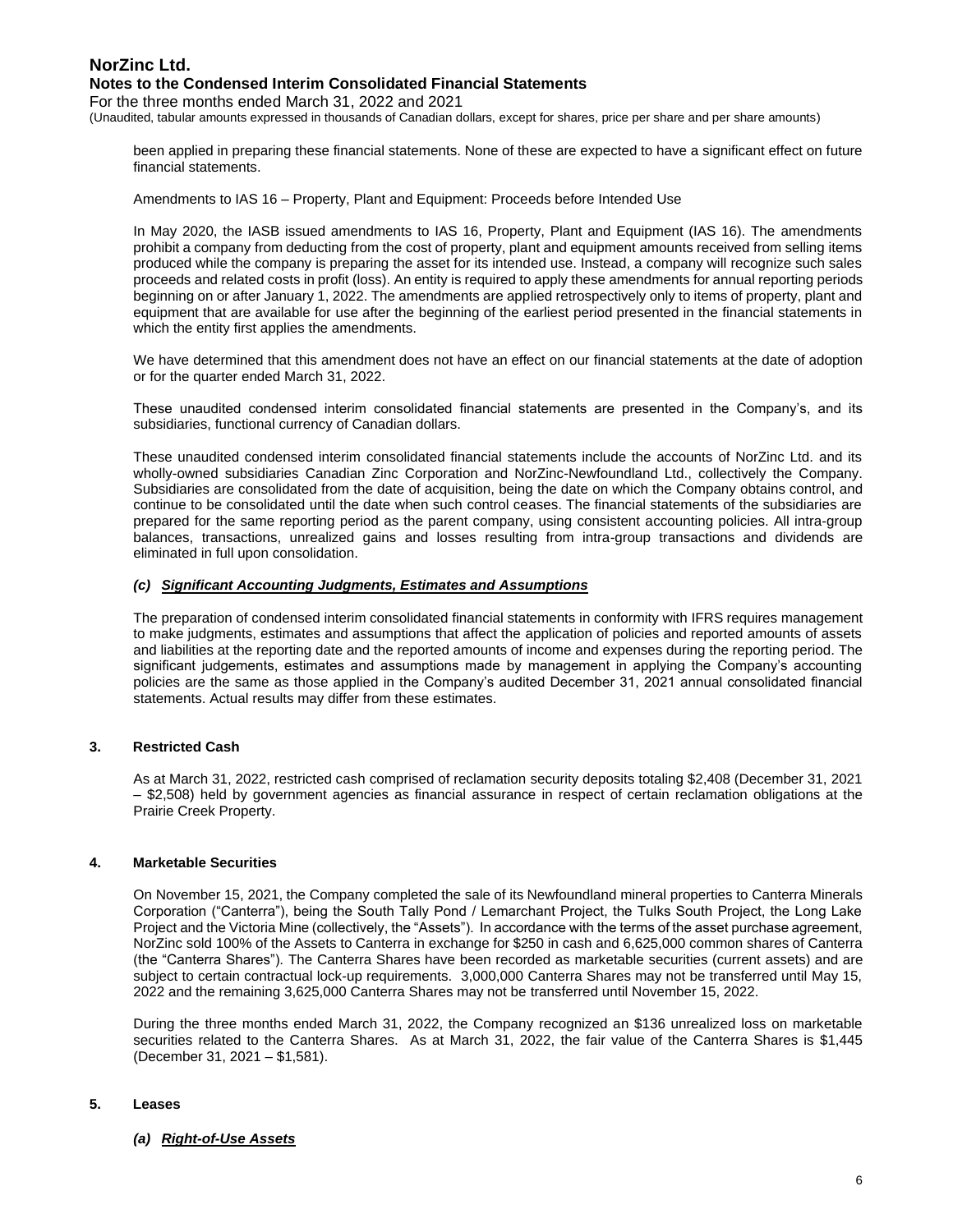## **Notes to the Condensed Interim Consolidated Financial Statements**

For the three months ended March 31, 2022 and 2021

(Unaudited, tabular amounts expressed in thousands of Canadian dollars, except for shares, price per share and per share amounts)

| Cost                            |           |
|---------------------------------|-----------|
| January 1, 2021                 | \$<br>298 |
| Additions during the period     | 65        |
| Disposals during the period     | (270)     |
| December 31, 2021               | \$<br>93  |
| Additions during the period     |           |
| Disposals during the period     |           |
| March 31, 2022                  | \$<br>93  |
| <b>Accumulated Depreciation</b> |           |
| January 1, 2021                 | \$<br>248 |
| Depreciation during the period  | 68        |
| Disposals during the period     | (270)     |
| December 31, 2021               | \$<br>46  |
| Depreciation during the period  | 16        |
| Disposals during the period     |           |
| March 31, 2022                  | \$<br>62  |
| <b>Net Book Value</b>           |           |
| December 31, 2021               | \$<br>47  |
| March 31, 2022                  | \$<br>31  |

## *(b) Lease Obligations*

Undiscounted cash flows associated with the Company's lease obligations are as follows:

|                                      | March 31, 2022<br>December 31, 2021 |  |    |  |  |  |  |
|--------------------------------------|-------------------------------------|--|----|--|--|--|--|
| Within one year                      | 29                                  |  | 46 |  |  |  |  |
| Between one and five years           |                                     |  |    |  |  |  |  |
| Total undiscounted lease obligations | 32                                  |  | 50 |  |  |  |  |

Discounted lease obligation associated with the Company's lease obligation are as follows:

|                                    | March 31, 2022 | December 31, 2021 |  |    |
|------------------------------------|----------------|-------------------|--|----|
| Current                            |                | 28                |  | 43 |
| Long-term                          |                |                   |  |    |
| Total discounted lease obligations | 31             |                   |  | 4, |

## **6. Exploration and Evaluation Assets**

The Company holds a 100% interest in the Prairie Creek Mine property located in the Northwest Territories, Canada. The Prairie Creek Property is subject to a 2.2% net smelter return royalty.

|                                                               | Newfoundland<br>Properties | <b>Prairie Creek Mine</b><br>Decommissioning | Provision                | Total   |
|---------------------------------------------------------------|----------------------------|----------------------------------------------|--------------------------|---------|
| Total Exploration and evaluation assets,<br>December 31, 2020 | 1.300                      |                                              | 205                      | 1,505   |
| Change in Estimate for Decommissioning Provision              |                            |                                              | (19)                     | (19)    |
| Sale of Newfoundland Properties                               | (1,300)                    |                                              | $\overline{\phantom{0}}$ | (1,300) |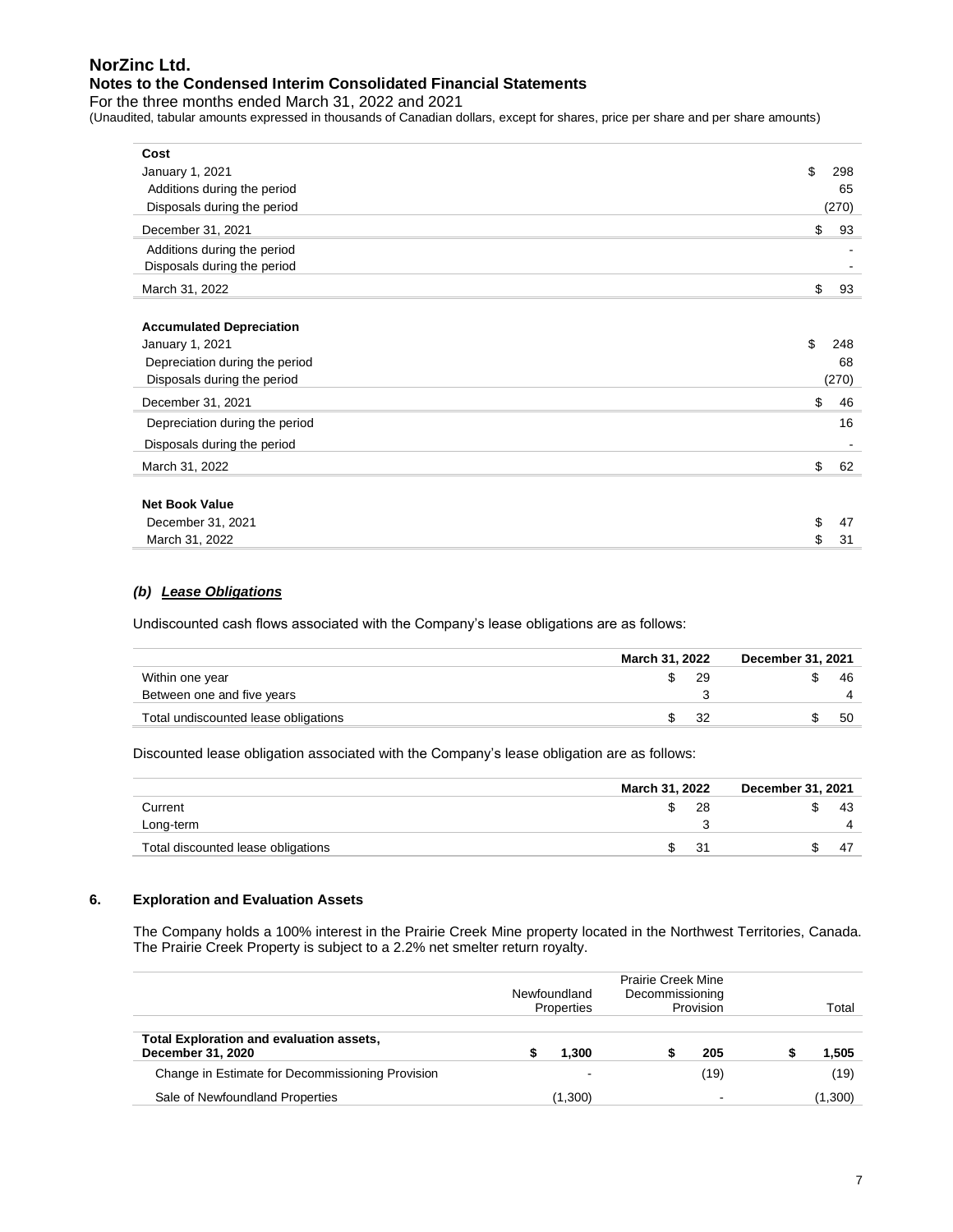# **NorZinc Ltd. Notes to the Condensed Interim Consolidated Financial Statements**

For the three months ended March 31, 2022 and 2021

(Unaudited, tabular amounts expressed in thousands of Canadian dollars, except for shares, price per share and per share amounts)

| <b>Total Exploration and evaluation assets,</b><br>December 31, 2021 | $\overline{\phantom{0}}$ | 186                      | 186   |
|----------------------------------------------------------------------|--------------------------|--------------------------|-------|
| Change in Estimate for Decommissioning Provision                     | ۰                        | (186)                    | (186) |
| <b>Total Exploration and evaluation assets,</b><br>March 31, 2022    |                          | $\overline{\phantom{0}}$ |       |

## **7. Share Capital**

Issued and outstanding: 757,315,810 common shares as at March 31, 2022 (December 31, 2021 – 753,893,790).

Authorized: Unlimited common shares with no par value (December 31, 2021 – unlimited).

#### *During the three months ended March 31, 2022*

- i. On February 16, 2022, the Company issued 3,213,484 shares to certain employees and consultants in exchange for 4,071,040 vested RSUs. The difference between the shares issued compared to the vested RSUs was valued at \$35 and was paid to Canada Revenue Agency for mandatory tax withholdings.
- ii. On February 22, 2022, the Company issued 208,536 shares to an employee in exchange for 361,916 vested RSUs. The difference between the shares issued compared to the vested RSUs was valued at \$5 and was paid to Canada Revenue Agency for mandatory tax withholdings.

## **8. Reserves**

## *(a) Stock Options*

For the three months ended March 31, 2022, the Company issued 12,328,020 incentive stock options to senior management, employees and consultants. The incentive stock options vest in equal eighths over a two-year period, carry an exercise price of \$0.04 per common share and had a per-option fair value at the date of granting of \$0.028. The fair value of the options was determined under the Black-Scholes option pricing model using a risk-free interest rate of 1.39%, an expected life of options of 3.0 years, an expected volatility of 119% and no expected dividends.

At March 31, 2022, there were 33,366,082 (December 31, 2021 – 21,038,062) incentive stock options issued and outstanding. Each stock option is exercisable for one ordinary share of the Company. No amounts are paid or payable by the recipient on receipt of the option. The options carry neither rights to dividends nor voting rights. Options may be exercised at any time from the date of vesting to the date of their expiry.

|                                  | March 31, 2022       | December 31, 2021                        |                      |                                          |
|----------------------------------|----------------------|------------------------------------------|----------------------|------------------------------------------|
|                                  | Number of<br>Options | Weighted<br>Average<br>Exercise<br>Price | Number of<br>Options | Weighted<br>Average<br>Exercise<br>Price |
|                                  |                      |                                          |                      |                                          |
| Outstanding, beginning of period | 21,038,062           | \$0.10                                   | 16.501.891           | \$0.15                                   |
| Expired                          | ٠                    | ۰                                        | (2,900,000)          | 0.35                                     |
| Forfeited                        | $\blacksquare$       | $\overline{\phantom{a}}$                 | (3,653,606)          | 0.08                                     |
| Granted                          | 12,328,020           | 0.04                                     | 11,089,777           | 0.08                                     |
| Outstanding, end of period       | 33,366,082           | \$0.08                                   | 21,038,062           | \$0.10                                   |

For the three months ended March 31, 2022, the Company recorded share-based compensation expense for stock options granted to directors, officers and employees of \$151 (March 31, 2021 – \$149).

As at March 31, 2022, the Company had outstanding stock options, with a weighted average remaining contractual life of 3.04 years, to purchase an aggregate 33,366,082 common shares as follows: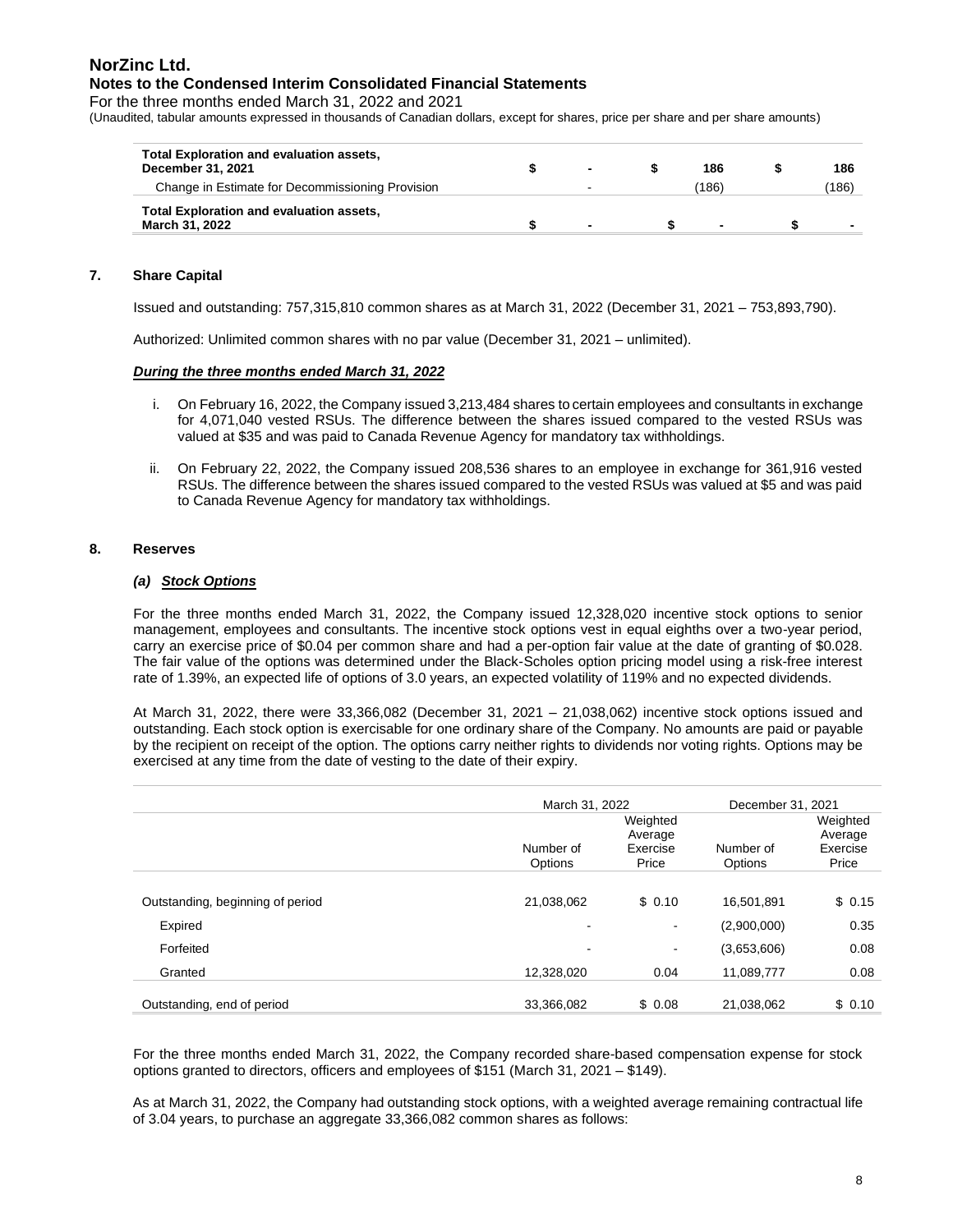## **Notes to the Condensed Interim Consolidated Financial Statements**

For the three months ended March 31, 2022 and 2021

(Unaudited, tabular amounts expressed in thousands of Canadian dollars, except for shares, price per share and per share amounts)

|                    | <b>Options Outstanding</b> |                                                  |                      | <b>Options Exercisable</b>                |
|--------------------|----------------------------|--------------------------------------------------|----------------------|-------------------------------------------|
| <b>Expiry Date</b> | Number of<br>Options       | <b>Weighted Average</b><br><b>Exercise Price</b> | Number of<br>Options | Weighted Average<br><b>Exercise Price</b> |
| May 3, 2023        | 2,500,000                  | 0.20                                             | 2,500,000            | 0.20                                      |
| May 3, 2023        | 2,000,000                  | 0.10                                             | 2,000,000            | 0.10                                      |
| May 3, 2023        | 1,872,096                  | 0.08                                             | 1,872,096            | 0.08                                      |
| May 3, 2023        | 1,009,858                  | 0.075                                            | 1,009,858            | 0.075                                     |
| May 14, 2023       | 3,000,000                  | 0.076                                            | 1,500,000            | 0.076                                     |
| December 5, 2023   | 1,500,000                  | 0.10                                             | 1,500,000            | 0.10                                      |
| January 31, 2024   | 1,900,000                  | 0.10                                             | 1,900,000            | 0.10                                      |
| April 5, 2024      | 500,000                    | 0.10                                             | 500,000              | 0.10                                      |
| February 14, 2025  | 2,705,763                  | 0.08                                             | 2,705,763            | 0.08                                      |
| January 25, 2026   | 3,364,962                  | 0.075                                            | 2,103,101            | 0.075                                     |
| February 22, 2026  | 685,383                    | 0.082                                            | 428,364              | 0.082                                     |
| February 3, 2027   | 12,328,020                 | 0.04                                             | 1,541,003            | 0.04                                      |
|                    | 33,366,082                 | \$0.08                                           | 19,560,185           | \$0.10                                    |

For the year ended December 31, 2021, the Company issued 11,089,777 incentive stock options to senior management, employees and consultants. The incentive stock options vest in equal eighths over a two-year period, carry an exercise price of \$0.075 to \$0.082 per common share and had a per-option fair value at the date of granting of \$0.03 to \$0.05. The fair value of the options was determined under the Black-Scholes option pricing model using a risk-free interest rate of 0.45% to 0.48%, an expected life of options of 1.0 to 3.5 years, an expected volatility of 103% to 129%, no expected dividends and a forfeiture rate of 1.0%.

As at December 31, 2021, the Company had outstanding stock options, with a weighted average remaining contractual life of 2.23 years, to purchase an aggregate 21,038,062 common shares as follows:

|                    |                      | <b>Options Outstanding</b>                       |                      | <b>Options Exercisable</b>                |
|--------------------|----------------------|--------------------------------------------------|----------------------|-------------------------------------------|
| <b>Expiry Date</b> | Number of<br>Options | <b>Weighted Average</b><br><b>Exercise Price</b> | Number of<br>Options | Weighted Average<br><b>Exercise Price</b> |
| May 3, 2023        | 2,500,000            | 0.20                                             | 2,500,000            | 0.20                                      |
| May 3, 2023        | 2,000,000            | 0.10                                             | 2,000,000            | 0.10                                      |
| May 3, 2023        | 1,872,096            | 0.08                                             | 1,872,096            | 0.08                                      |
| May 3, 2023        | 1,009,858            | 0.075                                            | 1,009,858            | 0.075                                     |
| May 14, 2023       | 3,000,000            | 0.076                                            | 1,125,000            | 0.076                                     |
| December 5, 2023   | 1,500,000            | 0.10                                             | 1,500,000            | 0.10                                      |
| January 31, 2024   | 1,900,000            | 0.10                                             | 1,900,000            | 0.10                                      |
| April 5, 2024      | 500,000              | 0.10                                             | 500,000              | 0.10                                      |
| February 14, 2025  | 2,705,763            | 0.08                                             | 2,705,763            | 0.08                                      |
| January 25, 2026   | 3,364,962            | 0.075                                            | 1,682,481            | 0.075                                     |
| February 22, 2026  | 685,383              | 0.082                                            | 342,692              | 0.082                                     |
|                    | 21,038,062           | \$0.10                                           | 17,137,890           | \$0.10                                    |

## *(b) Deferred Share Units ("DSUs") and Restricted Share Units ("RSUs")*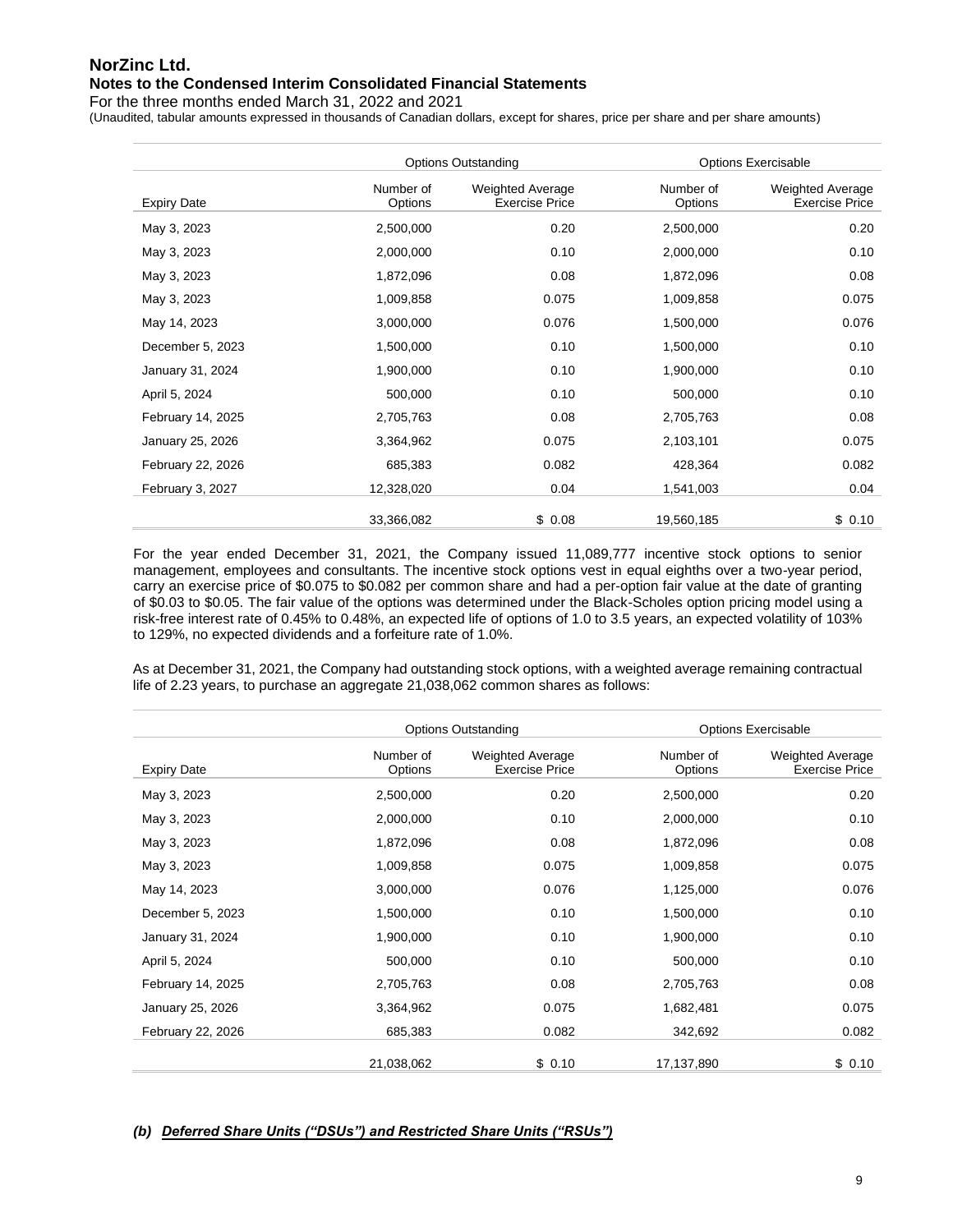## **Notes to the Condensed Interim Consolidated Financial Statements**

For the three months ended March 31, 2022 and 2021

(Unaudited, tabular amounts expressed in thousands of Canadian dollars, except for shares, price per share and per share amounts)

The Deferred Share Unit Plan and the Restricted Share Unit Plan provide for the issuance of shares to eligible employees, directors and consultants, subject to certain vesting and deferral provisions, to a maximum number, equal to 2% and 3% respectively, of the issued and outstanding common shares of the Company.

During the three months ended March 31, 2022, the Company issued 1,162,500 DSUs (March 31, 2021 – 664,286) to directors.

During the three months ended March 31, 2022, the Company issued 13,304,325 RSUs (March 31, 2021 – 4,500,956) to senior management.

At March 31, 2022, there were 9,390,761 DSUs and 13,304,325 RSUs outstanding (December 31, 2021 – 8,228,261 DSUs and 4,432,956 RSUs).

|                                | Number of<br><b>DSUs</b> | Weighted average<br>grant date fair value | Number of<br><b>RSUs</b> | Weighted average<br>grant date fair value |
|--------------------------------|--------------------------|-------------------------------------------|--------------------------|-------------------------------------------|
| Outstanding, December 31, 2020 | 5,207,271                | \$0.08                                    | 4,529,438                | \$0.08                                    |
| Granted                        | 3,020,990                | 0.06                                      | 4,500,956                | 0.08                                      |
| Cancelled                      | ٠                        |                                           | (68,000)                 | 0.08                                      |
| Redeemed                       | ٠                        |                                           | (4,529,438)              | 0.08                                      |
| Outstanding, December 31, 2021 | 8,228,261                | \$0.08                                    | 4,432,956                | \$0.08                                    |
| Granted                        | 1,162,500                | 0.04                                      | 13,304,325               | 0.04                                      |
| Cancelled                      |                          |                                           |                          |                                           |
| Redeemed                       |                          |                                           | (4,432,956)              | 0.08                                      |
| Outstanding, March 31, 2022    | 9.390.761                | \$0.07                                    | 13.304.325               | \$0.04                                    |

Upon issuance, the DSUs are fully vested and are assigned a fair value based on the share price at time of issuance. Subject to the terms and conditions of the DSU Plan, DSUs are settled upon retirement.

The RSUs are subject to a twelve month vesting period. All the RSUs granted have a pay-out date of twelve months and are assigned a fair value based on the share price at time of issuance.

For the three months ended March 31, 2022, the Company recognized share-based compensation expense for DSUs granted of \$46 (March 31, 2021 – \$46) and RSUs granted of \$106 (March 31, 2021 – \$105).

# *(c) Share Purchase Warrants*

|                                                      | Number of<br>Warrants | Weighted<br>Average<br><b>Exercise Price</b> |
|------------------------------------------------------|-----------------------|----------------------------------------------|
| Outstanding, December 31, 2020                       | 1,125,000             | 0.08                                         |
| Issued                                               | 6,085,111             | 0.065                                        |
| Issued                                               | 55,199,911            | 0.09                                         |
| Outstanding, December 31, 2021 and<br>March 31, 2022 | 62,410,022            | 0.09                                         |

On August 6, 2021, 55,199,911 warrants were issued related to the Offering and Concurrent Private Placement. Each warrant entitles the holder to purchase one common share at a price of \$0.09 for a period of three years from the date of issuance. The fair value of the warrants was determined to be \$1,987 under the Black-Scholes option pricing model using a risk-free interest rate of 0.58%, an expected life of three years, an expected volatility of 112%, no expected dividends and a forfeiture rate of 0%.

In connection with the Offering, the Company also issued 6,085,111 broker warrants which entitles the holder to purchase one common share at a price of \$0.065 for a period of two years from the date of issuance. The fair value of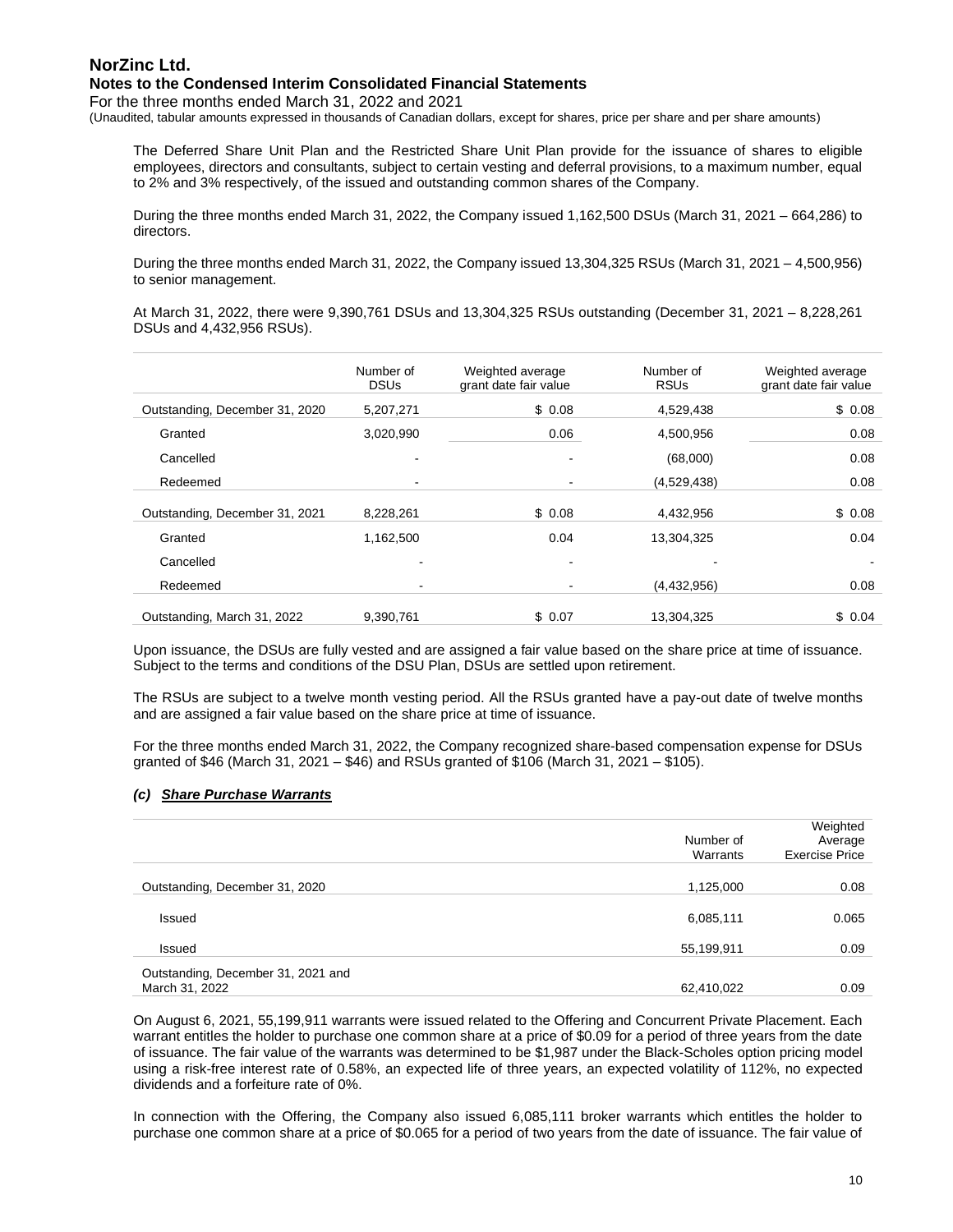## **Notes to the Condensed Interim Consolidated Financial Statements**

For the three months ended March 31, 2022 and 2021

(Unaudited, tabular amounts expressed in thousands of Canadian dollars, except for shares, price per share and per share amounts)

the warrants was determined to be \$219 under the Black-Scholes option pricing model using a risk-free interest rate of 0.48%, an expected life of two years, an expected volatility of 122%, no expected dividends and a forfeiture rate of 0%.

## **9. Exploration and Evaluation Expenditures**

|                                                                                   | Three months ended March 31, |               |  |
|-----------------------------------------------------------------------------------|------------------------------|---------------|--|
| <b>Prairie Creek Mine</b>                                                         | 2022                         | 2021          |  |
| Camp operation and project development                                            | \$<br>83                     | \$<br>76      |  |
| Mine planning                                                                     | 350                          | 279           |  |
| Permitting and environmental                                                      | 304                          | 408           |  |
|                                                                                   | 737                          | 763           |  |
| Depreciation – mining plant and equipment                                         | 15                           | 8             |  |
| Total exploration and evaluation expenditures                                     | \$<br>752                    | \$<br>771     |  |
| Exploration and evaluation expenditures<br>(inception to date), beginning of year | \$<br>114,147                | \$<br>105,710 |  |
| Total exploration and evaluation expenditures                                     | 752                          | 771           |  |
| Exploration and evaluation expenditures<br>(inception to date), end of the period | \$<br>114,899                | 106,481<br>\$ |  |

For the three months ended March 31, 2022, employee wages and benefits of \$271 were included in exploration and evaluation expenditures (March 31, 2021 – \$258).

#### **10. Commitments and Contingencies**

- (a) The Company has several existing agreements with local Indigenous Government Organizations and the Government of the Northwest Territories that entail commitments related to employment, business opportunities and staged and profit based payments. The Company is also committed to financially support certain ongoing negotiations. During the three months ended March 31, 2022, the company incurred expenses of \$106 (March 31, 2021 – \$80) related to those agreements and negotiations. The Company is also committed to certain payments upon achieving certain milestones. Since those milestones are not assured to be passed those payments are only recorded as the milestones are achieved.
- (b) During 2017, Canada Revenue Agency performed an audit of the tax filings of the Company for fiscal years, including 2013, 2014 and 2015. In Flow-Through Share Subscription Agreements dated August 20, 2013 (the "Subscription Agreements"), the Company agreed to incur and to renounce to each subscriber qualifying exploration expenditures in an aggregate amount of \$4,005. Following the audit, CRA denied certain expenditures which the CRA determined did not qualify for flow-through treatment and issued reassessments to the Company disallowing \$1,138 of flow-through exploration expenditures, representing approximately 28% of the \$4,005 expenditures renounced.

In the Subscription Agreements, the Company agreed with each subscriber that in the event CRA reduces the amount renounced to the subscriber pursuant to s. 66(12.73) of the Income Tax Act (Canada), the Company will indemnify and hold harmless the subscriber, and each of the partners thereof if the subscriber is a partnership and pay the amount of any tax payable by the subscriber under the Income Tax Act (Canada) as a consequence of such reduction. The estimated cost of the indemnity, Part XII.6 tax and interest resulting from the reassessments is approximately \$850. As at March 31, 2022, the Company accrued \$130 (December 31, 2021 – \$130) of the \$850.

On May 3, 2021, the Company filed in the Tax Court of Canada a Notice of Appeal of the reassessments disallowing \$1,000 of flow-through exploration expenditures and the related Part XII.6 reassessments. Consequently, the Company has not recognized a liability for the remaining \$720 potential indemnity claim, Part XII.6 tax and interest as it does not consider it probable that there will be an amount payable for it.